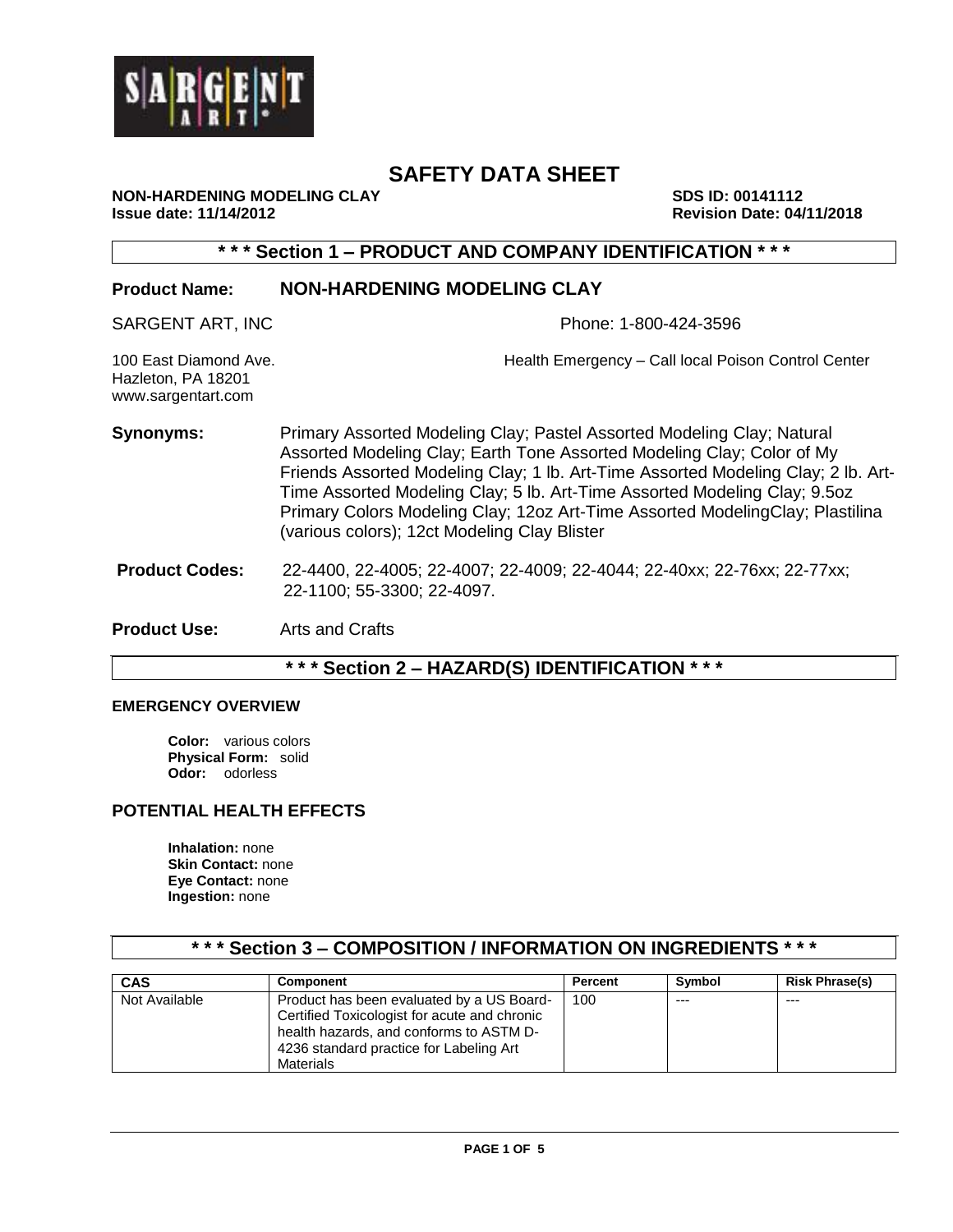

# **NON-HARDENING MODELING CLAY SDS ID: 00141112**<br>Issue date: 11/14/2012 **ISSUE 2018**

**Issue date: 11/14/2012 Revision Date: 04/11/2018**

# **\* \* \* Section 4 – FIRST AID MEASURES \* \* \***

#### **Inhalation**

It is unlikely that emergency treatment will be required. Remove from exposure. Get medical attention, if needed. **Skin**

It is unlikely that emergency treatment will be required. If adverse effects occur, wash with soap or mild detergent and large amounts of water. Get medical attention, if needed.

#### **Eyes**

It is unlikely that emergency treatment will be required. Wash with large amounts of water or normal saline until no evidence of chemical remains (at least 15-20 minutes). Get medical attention immediately.

#### **Ingestion**

Contact local poison control center or physician immediately.

# **\* \* \* Section 5 – FIRE FIGHTING MEASURES \* \* \***

See Section 9 for Flammability Properties

#### **NFPA Ratings: Health:** 1 **Fire:** 1 **Reactivity:** 0

Hazard Scale:  $0 =$  Minimal  $1 =$  Slight  $2 =$  Moderate  $3 =$  Serious  $4 =$  Severe

#### **Flammable Properties**

# Slight fire hazard.

### **Extinguishing Media**

Regular dry chemical, carbon dioxide, water, regular foam

#### **Fire Fighting Measures**

Move container from fire area if it can be done without risk. Avoid inhalation of material or combustion byproducts.

# **\* \* \* Section 6 – ACCIDENTAL RELEASE MEASURES \* \* \***

#### **Occupational spill/release**

Collect spilled material in appropriate container for disposal.

# **\* \* \* Section 7 – HANDLING AND STORAGE \* \* \***

#### **Handling Procedures**

Use methods to minimize dust.

#### **Storage Procedures**

Store and handle in accordance with all current regulations and standards. See original containers for storage recommendations. Keep separated from incompatible substances.

# **\* \* \* Section 8 – EXPOSURE CONTROLS / PERSONAL PROTECTION \* \* \***

#### **Component Exposure Limits**

ACGIH and EU have not developed exposure limits for any of this product's components.

#### **Ventilation**

Based on available information, additional ventilation is not required.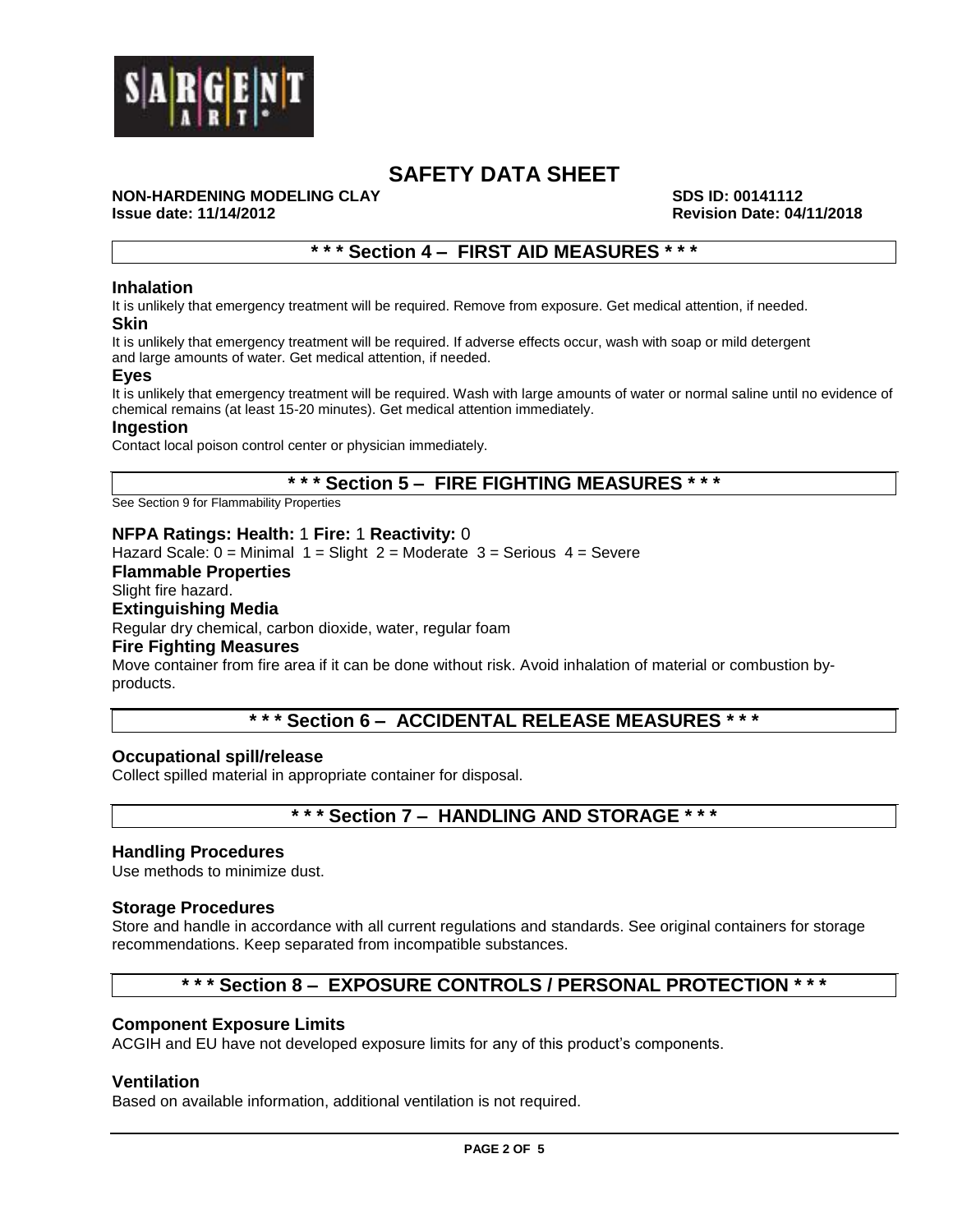

**NON-HARDENING MODELING CLAY SDS ID: 00141112 Issue date: 11/14/2012 Revision Date: 04/11/2018**

**PERSONAL PROTECTIVE EQUIPMENT**

#### **Eyes/Face**

Eye protection not required under normal conditions. **Protective Clothing** Protective clothing is not required under normal conditions. **Glove Recommendations** Protective gloves are not required under normal conditions. **Respiratory Protection** No respirator is required under normal conditions of use.

Under conditions of frequent use or heavy exposure, respiratory protection may be needed.

# **\* \* \* Section 9 – PHYSICAL AND CHEMICAL PROPERTIES \* \* \***

**Viscosity:** Not available

**Appearance:** Solid **Flash Point:** Not available **Physical State:** Solid **Flammability:** Not available **Physical Form:** Solid **Vapor Pressure:** Not available **Color:** Assorted colors **Vapor Density (air=1):** Not available **Odor:** Odorless **Evaporation Rate:** Not available **Specific Gravity: pH:** Not available **Density:** Not available Not available **Water Solubility:** Not available **Freezing Point:** Not available **Coeff.Water/Oil Dist:** Not available **Boiling Point:** Not available **Volatility:** Not available

**\* \* \* Section 10 – STABILITY AND REACTIVITY \* \* \***

# **Chemical Stability**

Stable at normal temperatures and pressure. **Conditions to Avoid** None reported. **Materials to Avoid** Oxidizing materials. **Decomposition Products** Oxides of carbon. **Possibility of Hazardous Reactions** Will not polymerize.

# **\* \* \* Section 11 – TOXICOLOGICAL INFORMATION \* \* \***

# **Component Analysis – LD50/LC50**

The components of this material have been reviewed in various sources and no selected endpoints have been identified.

# **RTECS Acute Toxicity (selected)**

The components of this material have been reviewed and RTECS publishes no data as of the date on this document.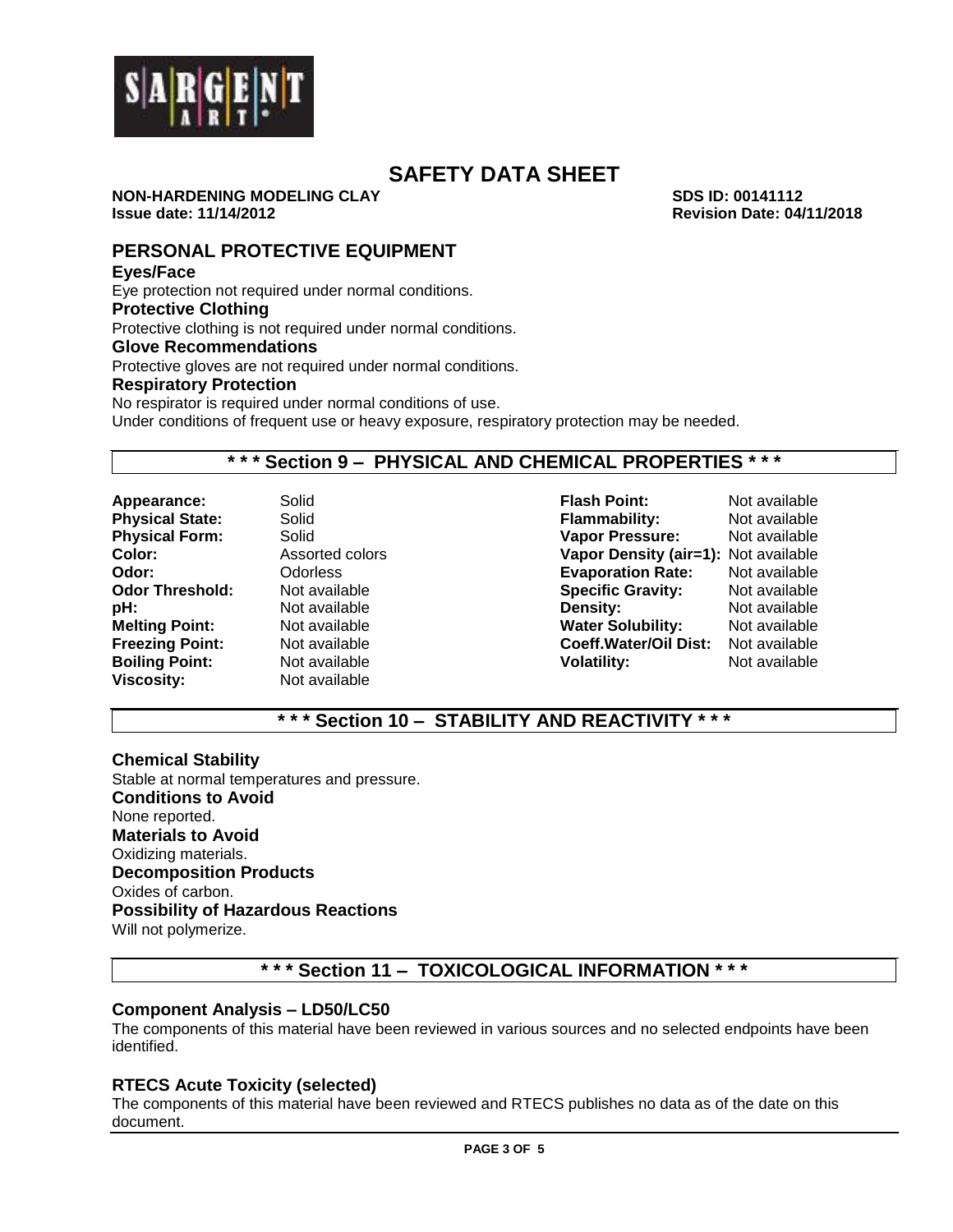

#### **NON-HARDENING MODELING CLAY SDS ID: 00141112 Issue date: 11/14/2012 Revision Date: 04/11/2018**

# **Component Carcinogenicity**

None of this product's components are listed be ACGIH, IARC, or DFG.

#### **RTECS Irritation**

The components of this material have been reviewed and RTECS publishes no data as of the date on this document.

# **\* \* \* Section 12 – ECOLOGICAL INFORMATION \* \* \***

### **Component Analysis – Aquatic Toxicity**

No LOLI ecotoxicity data is available for this product's components.

# **\* \* \* Section 13 – DISPOSAL CONSIDERATION \* \* \***

### **Disposal Methods**

Dispose in accordance with all applicable regulations.

#### **Component Waste Numbers**

The U.S. EPA has not published waste numbers for this product's components.

# **\* \* \* Section 14 – TRANSPORT INFORMATION \* \* \***

| <b>US DOT Information:</b> | Not Regulated. |
|----------------------------|----------------|
| <b>TDG Information:</b>    | Not Regulated. |
| <b>ADR Information:</b>    | Not Regulated. |
| <b>RID Information:</b>    | Not Regulated. |
| <b>IATA Information:</b>   | Not Regulated. |
| <b>ICAO Information:</b>   | Not Regulated. |
| <b>IMDG Information:</b>   | Not Regulated. |

# **\* \* \* Section 15 – REGULATORY INFORMATION \* \* \***

#### **U.S. Federal Regulations**

None of this products components are listed under SARA Section 302 (40 CFR 355 Appendix A), SARA Section 311/312 (40 CFR 370.21), SARA Section 313 (40 CFR 372.65), CERCLA (40 CFR 302.4), TSCA 12(b), or require an OSHA process safety plan.

# **SARA Section 311/312 (40 CFR 370 Subparts B and C)**

| <b>Reactive: No</b><br><b>Chronic Health: No</b><br>Fire: No<br><b>Acute Health:</b> No<br><b>Pressure: No</b> |
|----------------------------------------------------------------------------------------------------------------|
|                                                                                                                |

# **U.S. State Regulations**

None of this product's components are listed on the state lists from CA, MA, MN, NJ or PA.

Not regulated under California Proposition 65

#### **Canada**

This product has been classified in accordance with the criteria of the Controlled Products Regulations (CPR) and the MSDS contains all of the information required by the CPR.